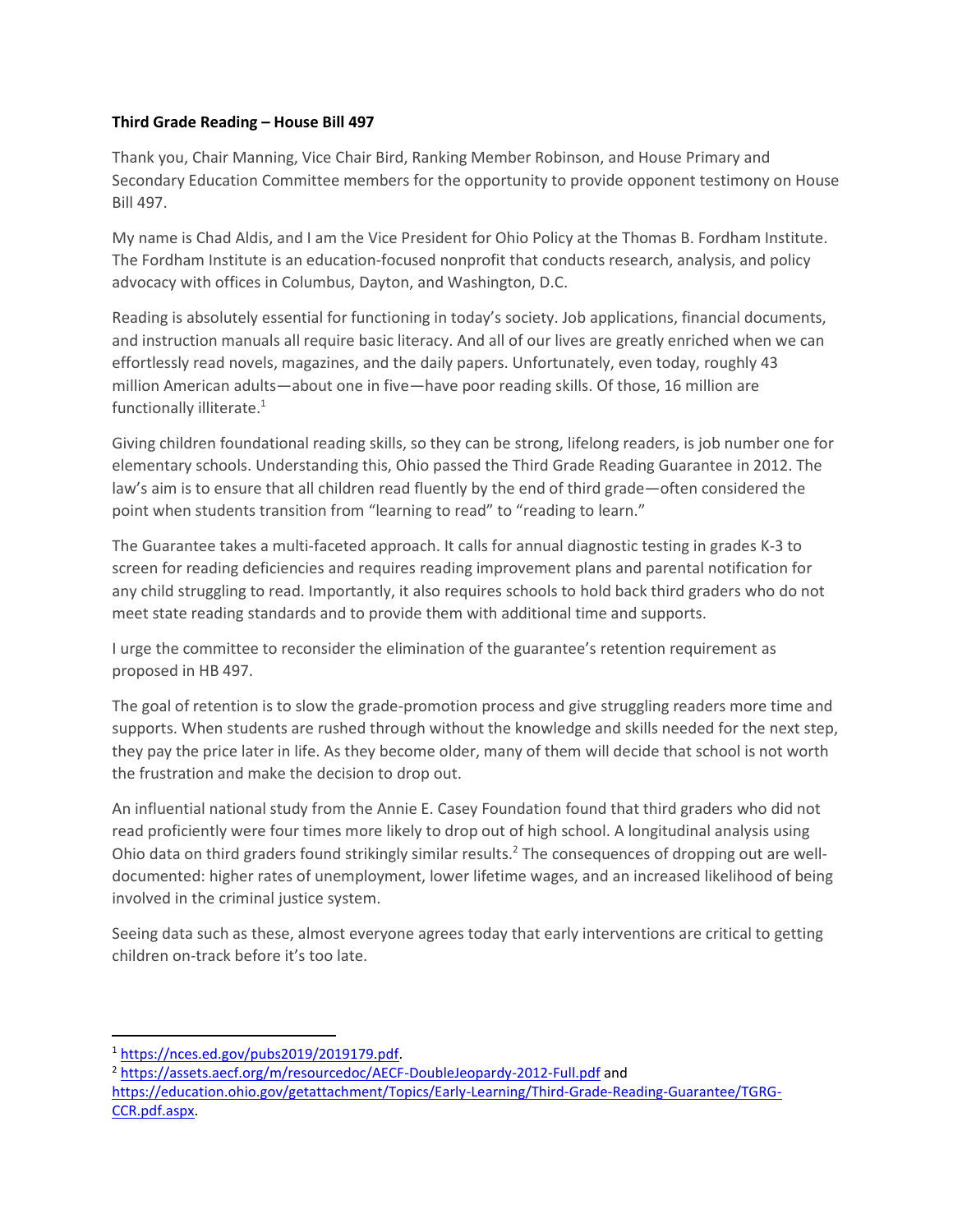Some believe that schools will retain children without a state requirement. Anything's possible, but data prior to the Reading Guarantee makes clear that retention was exceedingly rare in Ohio. From 2000 to 2010, schools retained less than 1.5 percent of third graders. Retention has become more common under the guarantee, as about 5 percent of third graders were held back in 2018-19. As a result, more students today are getting the extra help they need.

Make no mistake, if HB 497 passes, Ohio will in all likelihood revert to "social promotion." Students will be moved to the next grade even if they cannot read proficiently and are unprepared for the more difficult material that comes next. There'll be relief in the short-run but the price in long-term will be significant.

## **Data and research**

 $\overline{a}$ 

Shifting gears, I'd like to briefly address two claims that have come up in committee hearings related to data and research.

First, some have claimed, based on research studies, that holding back students can have adverse impacts. There is some debate in academic circles about how to assess the impacts of retention. Doing a gold-standard "experiment" with a proper control group is not possible in this situation, so scholars rely on statistical methods that help make apples-to-apples comparisons between similar children. But unless researchers use very careful methods, the results don't give us much insight.

Arguably, the best available evidence on third-grade retention—as opposed to retention generally comes from Florida, which has a similar policy to Ohio's reading guarantee. That analysis, which compared extremely similar students on both sides of the state's retention threshold, found increased achievement for retained third graders on math and reading exams in the years after being held back. It also found that retained third graders were less likely to need remedial high school coursework and posted higher GPAs. The analysis found no effect, either positively or negatively, on graduation.

If you'd like to review this research for yourself, an essay on the findings by Harvard University's Martin West, who led the Florida study, was published by the Brookings Institution in 2012.<sup>3</sup> The longer, academic report was published by the National Bureau of Economic Research and in the *Journal of Public Economics* in 2017.<sup>4</sup>

The second claim, particular to Ohio, is that the reading guarantee isn't producing the improvements we'd like to see. The basis is a paper from The Ohio State University's Crane Center that notes flat 4th grade reading scores on the National Assessment of Educational Progress from 2013-17. NAEP does offer a useful high-level overview of achievement, but raw trend data are not causal evidence about the impact of the third grade reading guarantee—or any other particular program or policy. The patterns could be related to any number of factors that affect student performance, whether economic conditions, demographic shifts, school funding levels, and much more. Without any statistical controls, it's impossible to isolate the effect of the reading guarantee.

<sup>3</sup> [https://www.brookings.edu/research/is-retaining-students-in-the-early-grades-self-defeating/.](https://www.brookings.edu/research/is-retaining-students-in-the-early-grades-self-defeating/) 

<sup>4</sup> <https://www.nber.org/papers/w21509> an[d https://www.sciencedirect.com/journal/journal-of-public](https://www.sciencedirect.com/journal/journal-of-public-economics/vol/152/suppl/C)[economics/vol/152/suppl/C.](https://www.sciencedirect.com/journal/journal-of-public-economics/vol/152/suppl/C)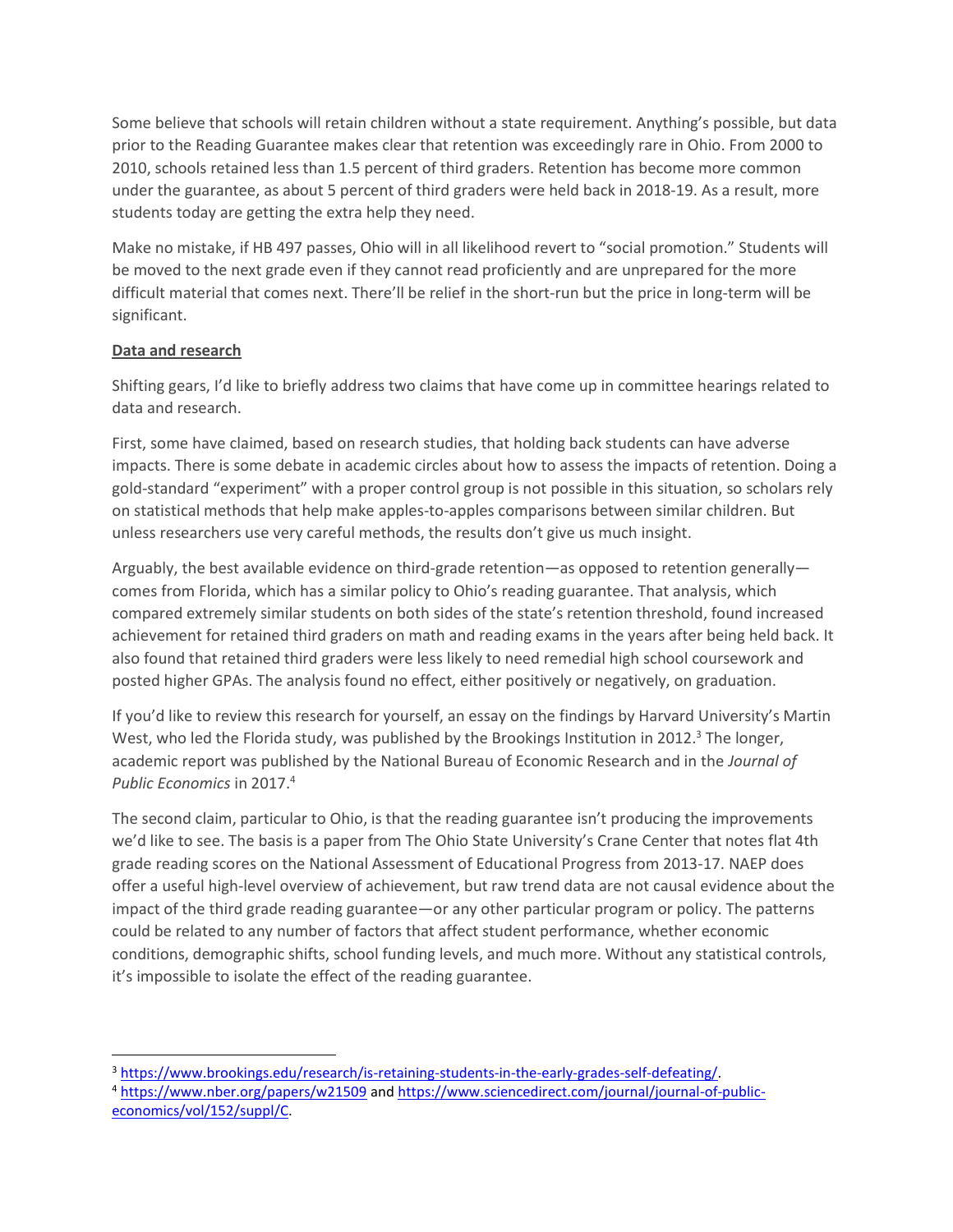Of course, NAEP isn't the only yardstick. It's also worth considering what state testing data show. The chart below shows third grade ELA scores in Ohio. We see an uptick in proficiency rates—from 55 percent in 2015-16 to 67 percent in 2018-19. Also noteworthy, given the guarantee's focus on struggling readers, is the substantial decline in students scoring at the lowest achievement level. Twenty-seven percent of Ohio third graders performed at the limited level in 2015-16, while roughly half that percentage did so in 2018-19.



**Ohio's third grade ELA scores, 2015-16 to 2018-19**

Much like NAEP trends, this shouldn't be construed as causal evidence. But the improvements on 3rd grade state exams should be weighed heavily in any analysis on whether the guarantee is improving literacy across Ohio.

Right now, no rigorous evaluation of Ohio's Third Grade Reading Guarantee and the retention requirement has been conducted; however, the structure of Ohio's law and the strong data system in place lends itself to a high quality research design. We encourage this committee to request that the Ohio Department of Education conduct a study on this issue before taking action on ending the retention requirement.

The best evidence we have on the impact this policy could have long term is from states like Florida that have rigorously implemented early literacy policies. Again, it's always hard to say NAEP is causal, but the chart below is certainly impressive.